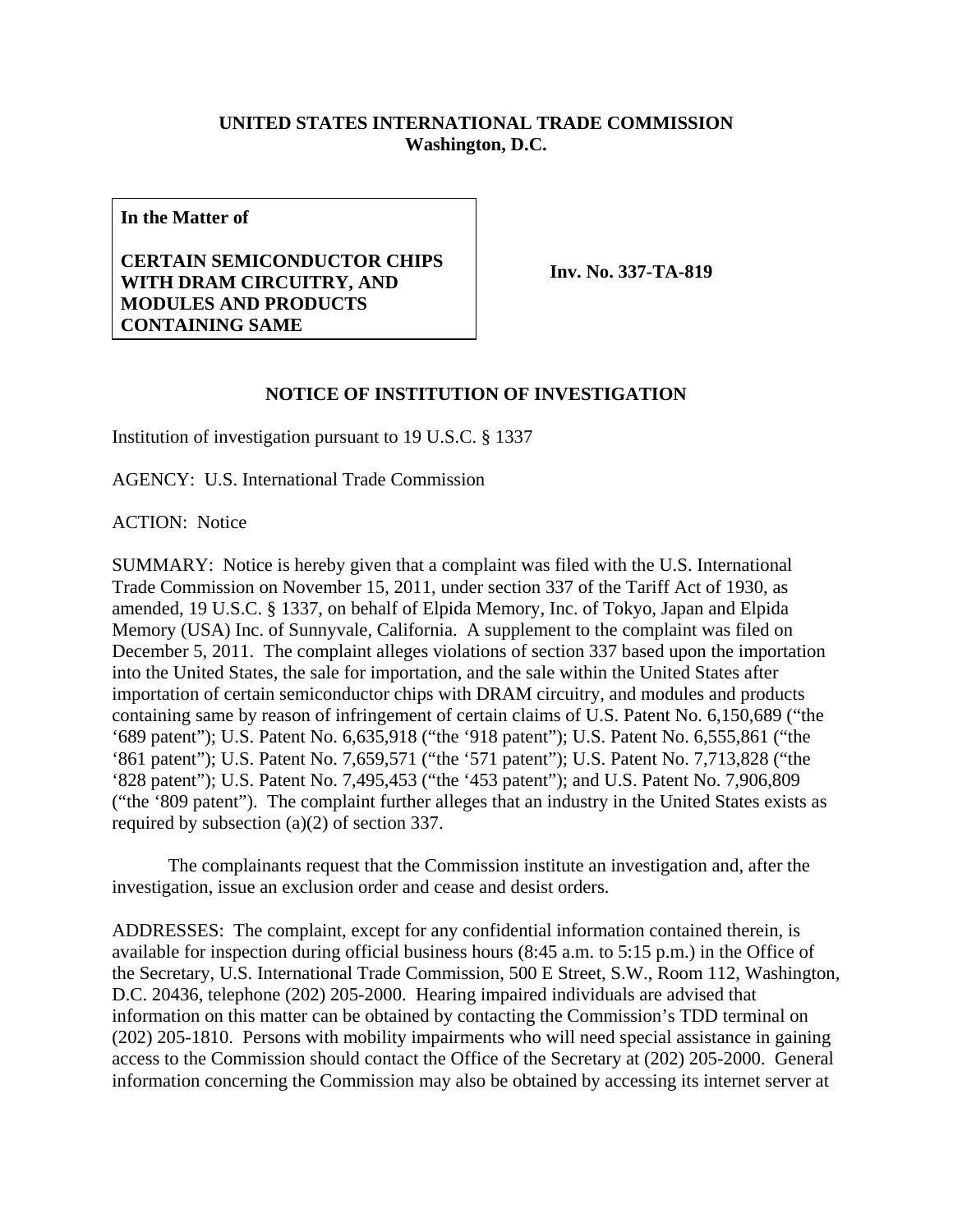http://www.usitc.gov. The public record for this investigation may be viewed on the Commission's electronic docket (EDIS) at http://edis.usitc.gov.

FOR FURTHER INFORMATION CONTACT: The Office of the Secretary, Docketing Services Division, U.S. International Trade Commission, telephone (202) 205-1802.

AUTHORITY: The authority for institution of this investigation is contained in section 337 of the Tariff Act of 1930, as amended, and in section 210.10 of the Commission's Rules of Practice and Procedure, 19 C.F.R. § 210.10 (2011).

SCOPE OF INVESTIGATION: Having considered the complaint, the U.S. International Trade Commission, on December 15, 2011, ORDERED THAT –

 (1) Pursuant to subsection (b) of section 337 of the Tariff Act of 1930, as amended, an investigation be instituted to determine whether there is a violation of subsection  $(a)(1)(B)$  of section 337 in the importation into the United States, the sale for importation, or the sale within the United States after importation of certain semiconductor chips with DRAM circuitry, and modules and products containing same that infringe one or more of claims 1-6, 8-11, and 15-18 of the '689 patent; claims 1-16 and 18-21 of the '918 patent; claims 1, 3, 4, and 9-14 of the '861 patent; claims 1, 3, and 4 of the '571 patent; claims 1, 5, and 6 of the '828 patent; claims 1, 15, and 27 of the '453 patent; and claims 1 and 2 of the '809 patent, and whether an industry in the United States exists as required by subsection (a)(2) of section 337;

 (2) For the purpose of the investigation so instituted, the following are hereby named as parties upon which this notice of investigation shall be served:

(a) The complainants are:

 Elpida Memory, Inc. Sumitomo Seimei Yaesu Bldg. 3F 2-1 Yaesu 2-chome Chuo-ku, Tokyo 104-0028 Japan

 Elpida Memory (USA) Inc. 1175 Sonora Court Sunnyvale, CA 94086

 (b) The respondents are the following entities alleged to be in violation of section 337, and are the parties upon which the complaint is to be served:

> Nanya Technology Corporation No. 669, FuhShing 3RD KueiShan, TaoYuan Taiwan